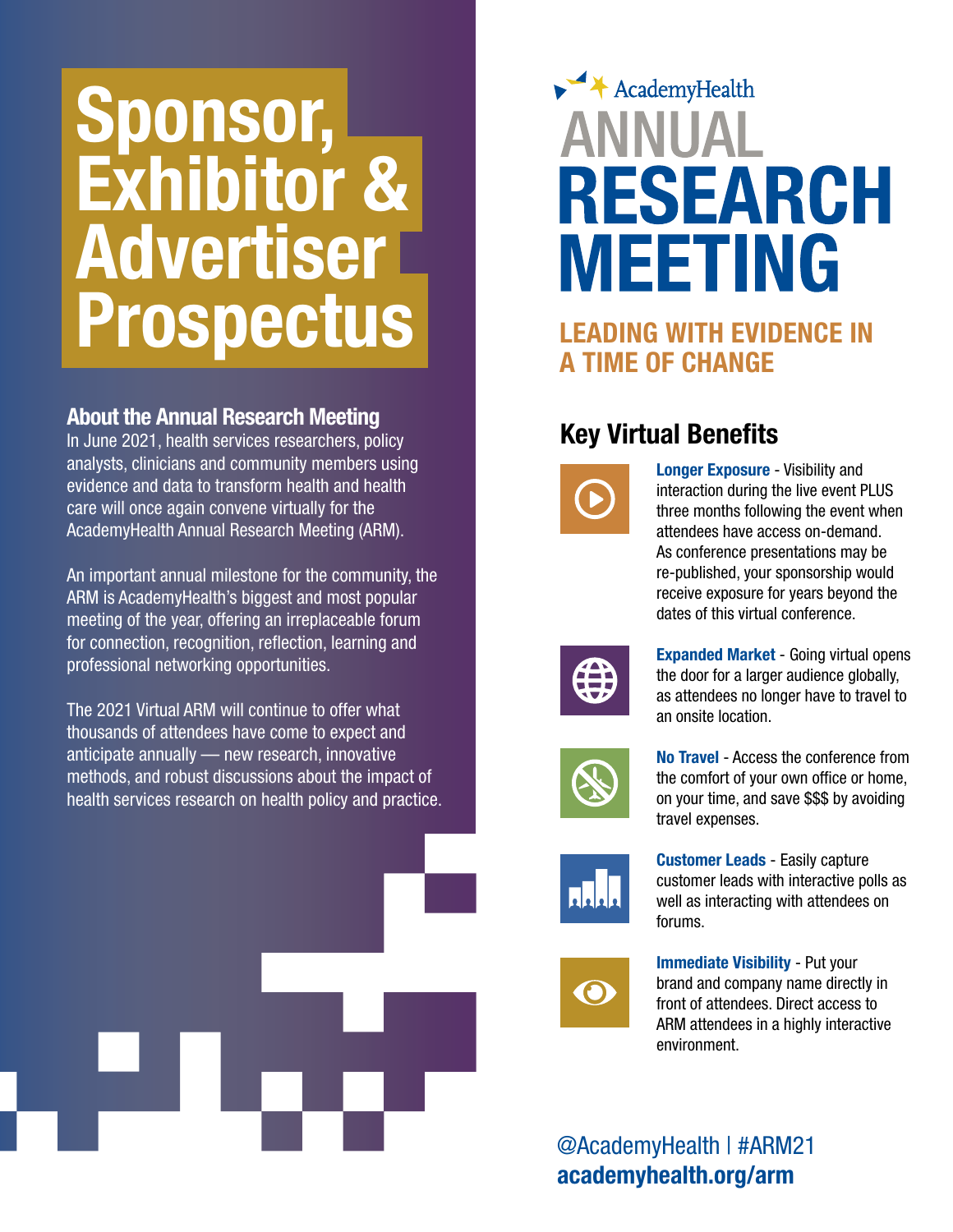## Sponsor **Opportunities** and Virtual Benefits

As a sponsor, you will engage an important audience that will recognize and appreciate your support.

#### Promote your brand with sponsor benefits

ARM sponsorship benefits ensure that your organization is recognized before, during, and after the conference. Benefits include (vary based on level of sponsorship):

- Prominent signage during the virtual conference
- Complimentary conference registration(s)
- Space in the virtual exhibit hall for the duration of the conference
- Logo and website link on the ARM website
- Advertisement in Session Themes at a glance

#### Customize your benefits package

Standard benefits packages are available, but AcademyHealth will work with you to create a sponsorship package that meets your marketing needs.

#### Become a sponsor today

Contact Sandy McNeil at 202.292.6764 or sandy.mcneil@academyhealth.org for more information.

#### Diamond \$25,000

- Named partial sponsor of one of the following:
	- Track/Theme
	- Plenary session
	- Breakout session
- Nine complimentary full-conference registrations
- One virtual exhibit booth
- Vendor Spotlight on virtual platform
- Branding on the conference landing page
- Complimentary full-page ad in Session Themes at a glance
- Branding on AcademyHealth's Career Center (details and dates to be customized)
- Branding on AcademyHealth's Daily Rasa Membership email (details and dates to be customized)
- Tower ad on the conference platform home page

#### Platinum \$15,000

- Named partial sponsor of the Networking Lounge
- Six complimentary full-conference registrations
- One virtual exhibit booth
- Complimentary full-page ad in the Session Themes at a glance
- Tower ad on the conference platform home page

#### Gold \$10,000

- Named partial sponsor of the Poster Sessions
- Three complimentary full registrations
- Complimentary full-page ad in the Session Themes at a glance

#### Silver \$5,000

- One complimentary full registration
- Complimentary half-page ad in the Session Themes at a glance

#### Bronze \$3,000

- Named partial sponsor of an Invited Papers or Policy Roundtable session
- Complimentary half-page ad in the Session Themes at a glance

Custom packages are available. Contact Sandy McNeil at 202.292.6764 or sandy.mcneil@academyhealth.org for more information.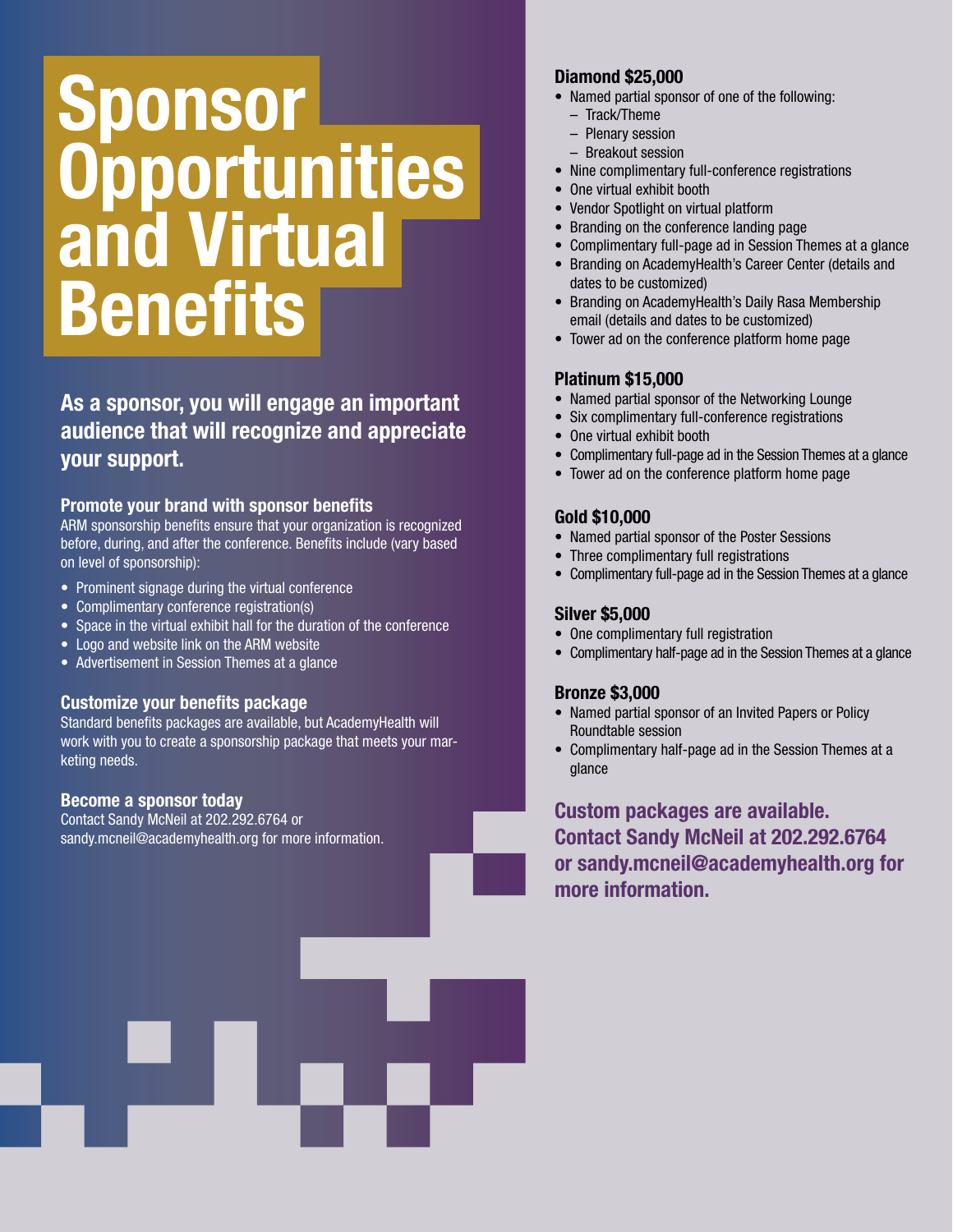# , and Virtual BenefitsExhibitor Opportunities

The virtual conference continues to provide an excellent venue for participation and marketing from our sponsors and vendors. The robust online platform offers numerous new and expanded opportunities for vendors to get involved and connect with attendees.

#### Who Should Exhibit?

- University and non-university based research and policy organizations
- Professional societies/trade associations
- Government agencies
- Foundations
- Publishers
- Consulting firms (research and policy-related)
- Technology companies

To qualify as an exhibitor, your organization must be related to health services research and/or health policy.

#### Exhibitor Benefits

- Engage with active ARM attendees and gain leads!
- Eliminate travel costs
- Chat live in your virtual booth with ARM attendees
- Showcase demos
- Add customized materials, such as white papers, pdf files, etc.
- Welcome videos in booths (any MP4)
- Opportunity to network with and educate an audience ranging from students to high-level health care decision makers
- Include link on AcademyHealth website to exhibitor's website

#### Exhibit Package Rates

|               | Org. Affiliate Government |         | Non-Member |
|---------------|---------------------------|---------|------------|
| Virtual Booth | \$950                     | \$1.650 | \$1,900    |

#### Virtual Booth Package

Includes two complimentary full registrations to the conference; ability to customize your virtual exhibit booth space using your organization's branding and logo; ability to upload and share pdf documents with attendees. Includes a link to your website.